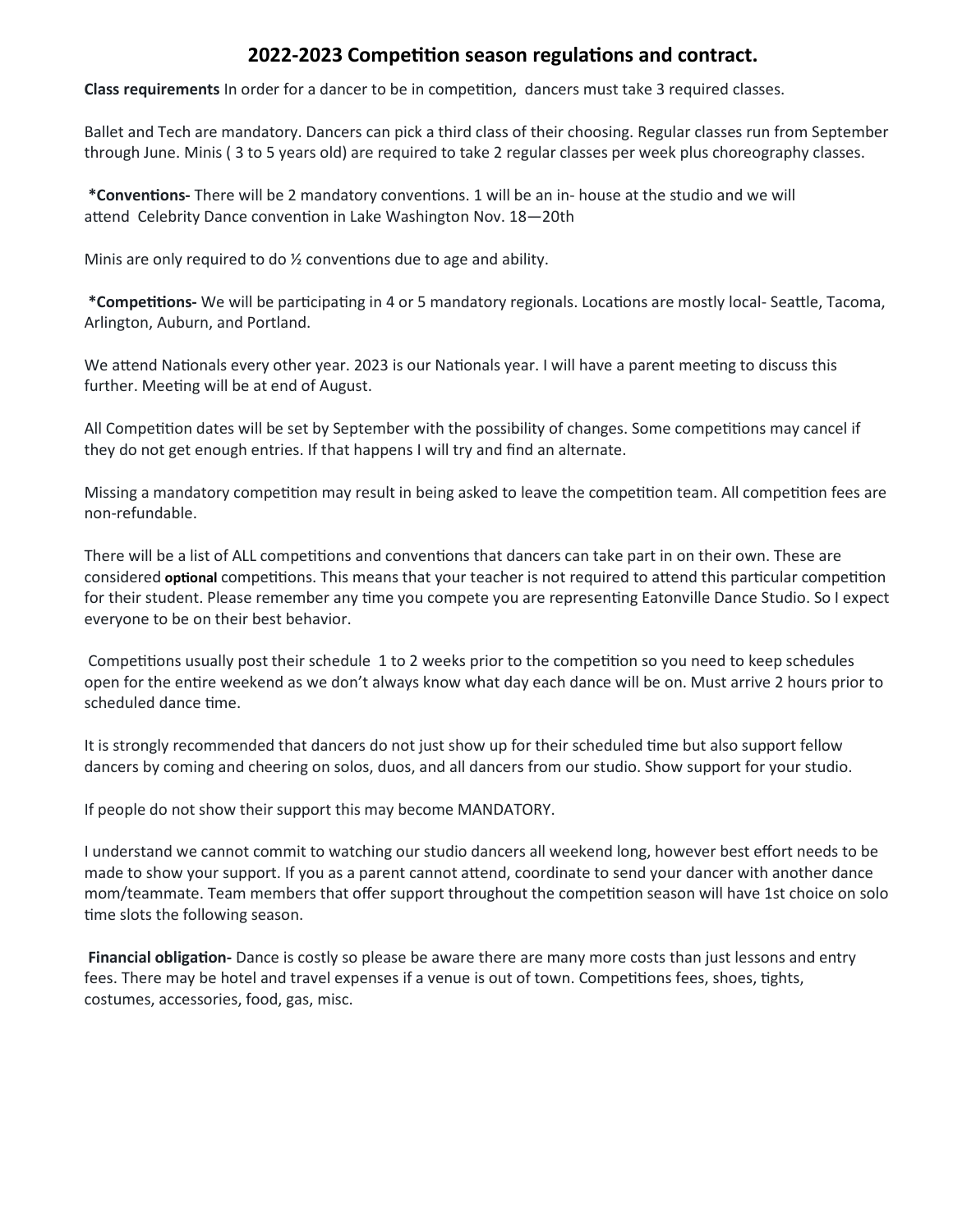#### **Fees for competition range in price-**

Solos \$100 to \$160 per entry fee

Duos/ Trio \$65 to \$80 per dancer

### Groups \$55 to \$75 per dancer

These fees must be paid in advance so that registration and entry fees can be submitted in a timely manner. Notice will be given as far in advance as possible with the due dates and amounts of these fees. If you are unable to pay the funds by the date requested, this may result in your child being removed from the competition. A lot of these competitions fill up fast. If money isn't in , that would result in not being able to participate. Once fees are paid to the competition, there will be no refunds, meaning if you have paid a fee for registration for a convention or competition, and that money has already been sent to the event and your dancer needs to be removed due to illness, etc… there will be no refunds given by the competition/convention.

**Costumes** - \$50.00 to \$100.00 per costume.

**Convention fees-** In house price range for full convention 130.00- 175.00 ½ in house minis 75.00

**Celebrity dance convention–** 280.00 full weekend 135.00 minis for 1/2 days Sat. and Sun.(approximates).

### **Nationals– will discuss more at the parent meeting**

**Funds—**Money will start being due as early as August– Many of the competitions offer discounts for registering early, paying a deposit etc and we try to take advantage of all of these discounts as much as possible to try to save a little bit on costs.

**A \$100 non refundable deposit will be required and due no later than September 1st . This will be credited to individual dancers' account. Monthly payments towards expenses are strongly recommended so that funds are in the account and available when needed for registration fees and deadlines.**

**The average cost of your expenses divided out by 7 or 8 months is the amount that ideally would be paid into the account each month to cover expenses**

### **You can now also use PayPal or Venmo to send money – TBA**

Fundraising can be done at any time to help offset costs. We will discuss some group fundraising opportunities at the parent meetings. If you do not think you can financially afford to do this , or do not want to have fundraisers on your own please consider this before you make the commitment to the team. Any dance account that is 60 days past due will be put on probation and not permitted to participate in classes, conventions, or competitions until the account is paid. If any dancer has an unpaid balance for tuition they are not eligible to take part in extra activities such as optional competitions/ conventions.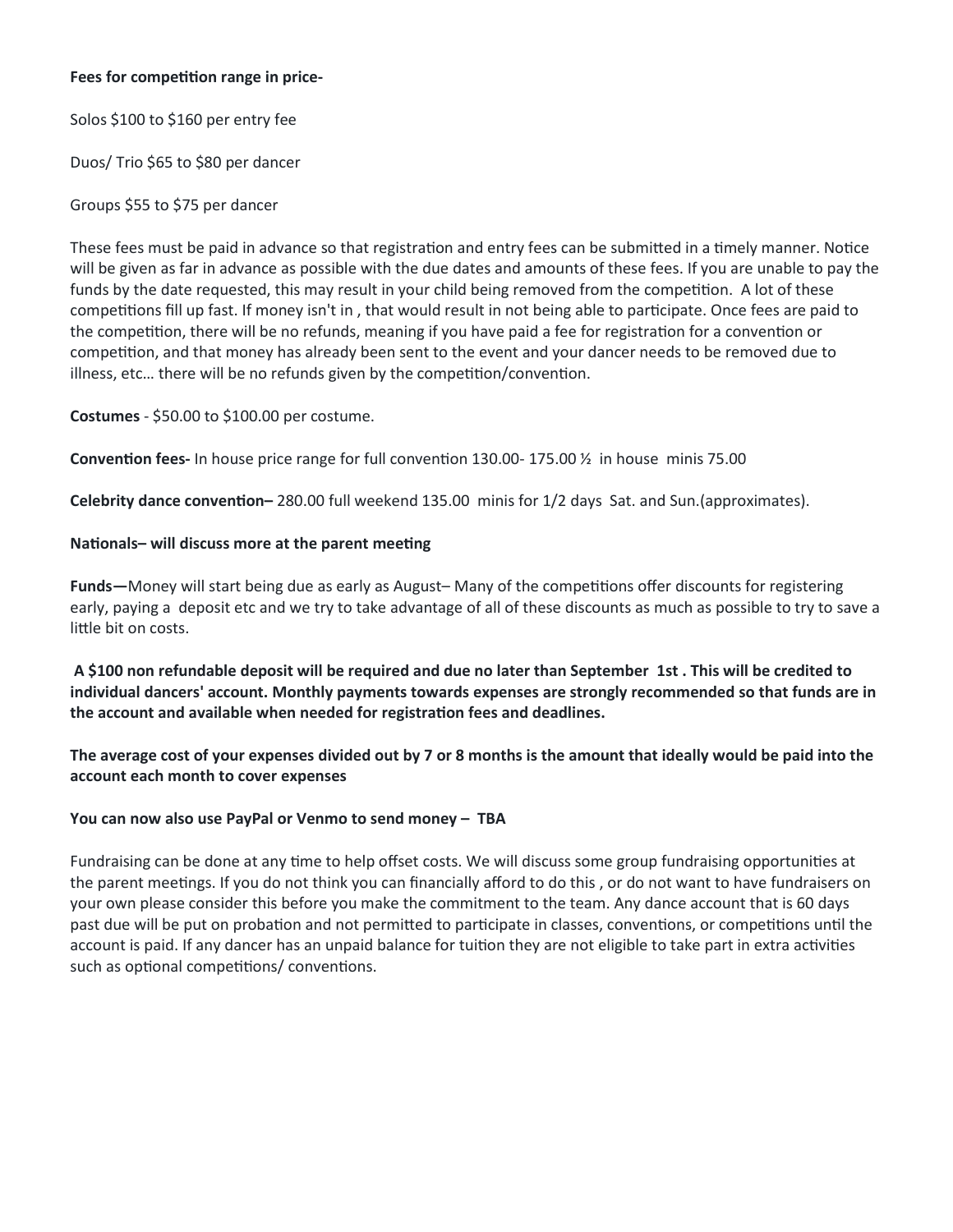**\*Dance Jackets** are required for all team members and will need to be paid and ordered no later than Oct. 15th. Team jackets must be worn at all competitions and on stage to receive awards.

**\*Theater etiquette** Parents are not permitted backstage unless approved by Justine. Dancers that are not scheduled to dance are not permitted backstage. Only dancers who are scheduled to take the stage are permitted to be backstage. I understand dancers want to support friends. This can be done in the dressing area. Cheer friends on from the audience. If you are at the competition and a fellow studio member is scheduled to take the stage I expect dancers to watch and support. Not be in the dressing room getting ready, unless they have quick changes. Dancers need to conduct themselves with good manners and be professional. Running around the venue being a distraction to others is not acceptable and will not be tolerated. I will also have class meetings with all students before we take part in our 1st mandatory competition to review and discuss what is expected.

**Before committing ask yourself and your dancer:** Can I commit to the financial obligation? Can my dancer(s) meet the strict time commitment? Is my dancer willing to practice at home, be at all required practices, devote some weekends to travel, have a respectful attitude, be a team player, treat other dancers and competitors with respect and always give 100 percent?

**\* Withdrawing / quitting** There will be a 500.00 fee for anyone who decides to pull their dancer after the contract has been agreed upon. Unless otherwise agreed upon by Justine Reed. This is to ensure when people make a commitment they all follow through with that commitment.

**What is expected-** Dances will start to be choreographed Aug. ( Dates TBA), there will be a 7-day Boot camp. Boot camp will be run more as a workshop. I will teach some classes, but also bring in some guest teachers. Routines will start being performed in December at fairs, local events, and senior centers, if the events are allowing performances again. This gives dancers stage time to work on their performance skills and perfect routines. There may be performances during summer, but I know we all have summer activities that limit our availability through the summer months. Summer performances are not mandatory. They will be asked who is available to participate.

Competitions start in Jan/ Feb and go through May. As you know , when committing to being part of a group you must fulfill your commitment for the whole dance season. When a child drops out for any reason it makes more work for dancers and myself to re-choreograph dances.

Music and Chorography. The style of dance and music for each dance will be determined by instructor. Justine has to approve all songs, style of dance and costumes. Parents maybe asked for input , but ultimately the final decision must be approved by Director Justine.

Parents/ dancers MUST BE COMMITTED! Justine has the right to ask anyone at any time to leave the competition team. The reason for expulsion may be for not putting in practice or effort, poor attitude, too many missed practices, nonpayment, parents or dancers not getting along with team members, director, or instructors.

If Justine determines that a dancer or dance is NOT ready for competition, she may pull a dance or require the dancer to complete additional/extra practices. Because we have to register and pay for events far in advance this will be a case-bycase discussion with Justine.

Starting drama within the dance family will not be tolerated and will be dealt with swiftly to assure a positive safe dance environment for all.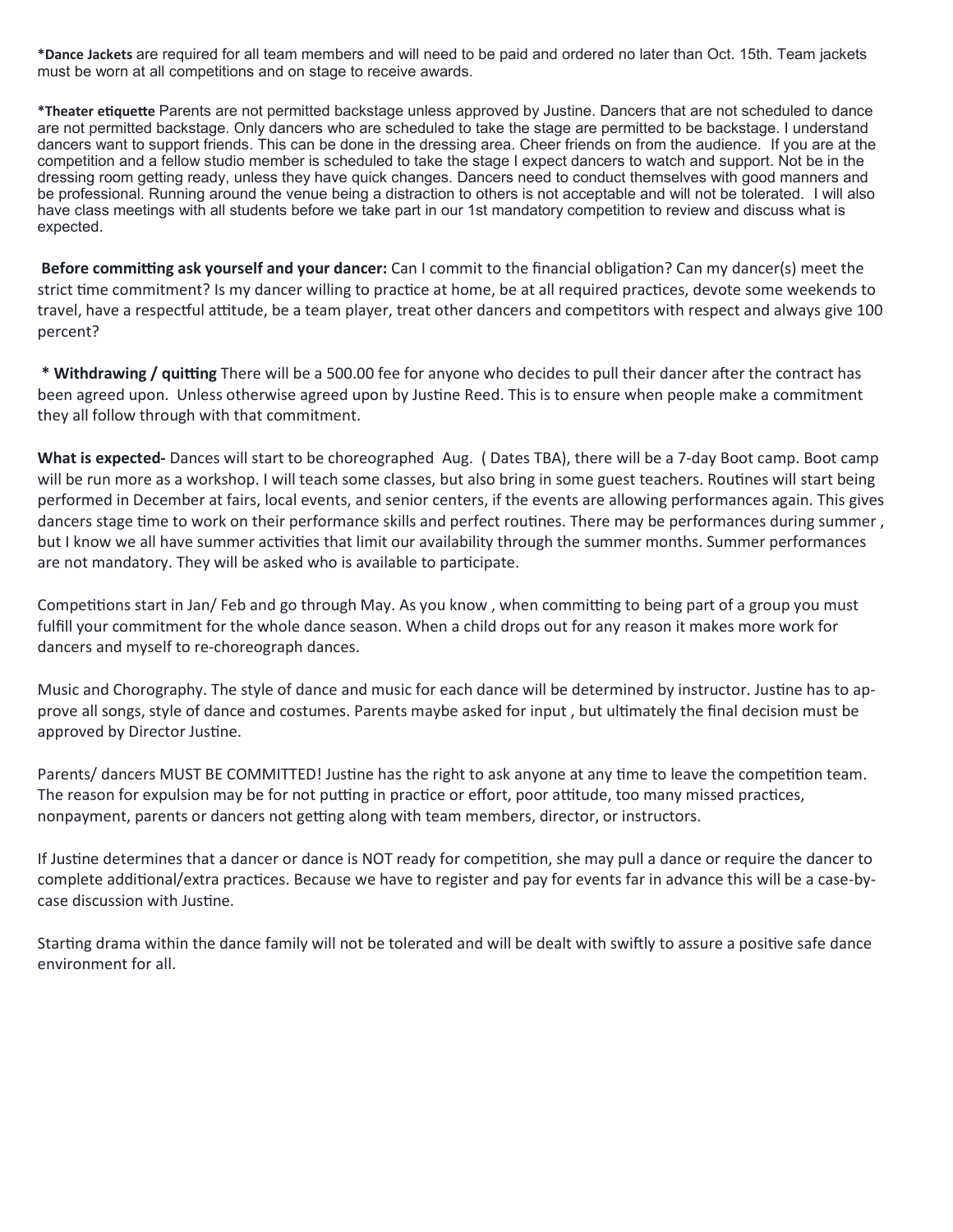**\*Appearance** In competition- it is important to all look the same. Therefore, permission must be asked before cutting hair short, wild hair colors, piercing of face, or any other drastic change in appearance.Every dancer will be required to have the same shade of lipstick, fake eyelashes, same shade, and types of shoes and tights. A list will be provided and/or funds will be collected to place group orders.

**\*Communication** Events will be scheduled and added to the app called Band. I will add all new members at end of June. This is very important because this is 99 percent of how I communicate with a large group. It will be kept updated and has a calendar built-in. I understand there were some complaints about there being too many people commenting and phone notifications going off a lot. Turning the notifications off completely is also not beneficial and you will miss important announcements and alerts. It is the dancer/parent's responsibility to be aware of the times/dates and keep up on changes.

**\*Continued education -**I encourage dancers to take part in workshops and extra dance conventions throughout the season. However, team dancers are not permitted to take classes at other competing studios during competition season. This is a conflict of interest and can cause many unwanted problems. This can result in the termination of the dancer being on the team. If you need any clarification or ideas on keeping your dancer growing please reach out to Justine for recommended continued education options. Examples of continuing education that are acceptable would be Gymnastics center, Ballet studio that does not compete in competitions, Pilates or yoga classes, Ballroom, Etc.. Any extra classes taken during summer need to be approved by Justine.

 Let's make this an amazing year. I am excited to see the dancers learn and grow this season. Please remember this is about the kids. I understand that parents also invest a lot of time and money into dance. I have been running my studio for over 20 years now. I ask you to trust me as a teacher, choreographer, and studio director. You are paying me to do what is right for your dancer and that will always be my top goal and priority. Let your kids dance and have fun. None of us are perfect. That is ok. There might be issues that arise throughout the year. Sometimes I may need to have a 10 min. meeting with a dancer or parent to work through things. Hopefully, we can have a conversation to address any issues and move forward. I will be as transparent as I can. Please trust me and let me do my job.